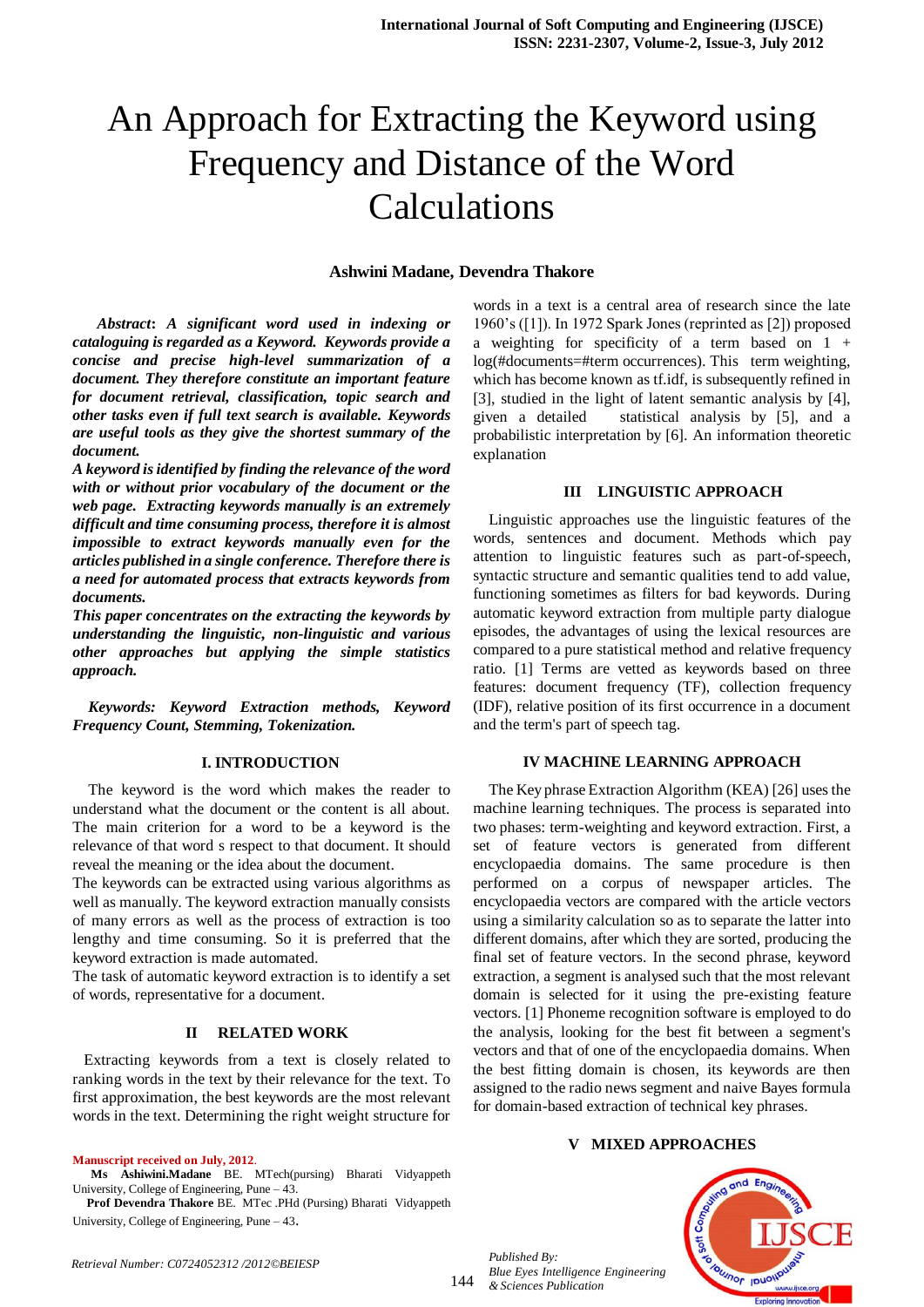# **An Approach for Extracting the Keyword Using Frequency and Distance of the Word Calculations**

Other approaches about keyword extraction mainly combine the methods mentioned above or use some heuristic knowledge in the task of keyword extraction, such as the position, length, layout feature of the words, html tags around of the words,

### **VI SELF APPROACH**

The self-approach embeds both the machine learning approach and the simple statistical approach. The process of keyword extraction goes like this. The steps are explained here.

**Step 1:** Clean the document by pre-processing it. By pre-processing we find those characters and those stop words which do not have the priority of becoming the keywords. The tokens are found by using the special characters and white spaces, dots, new line and are removed. Even if the propositions repeat themselves throughout the document do not consider them as a keyword. Eliminate the numbers and the non-alphanumeric alphabets. This process can be done using the machine learning algorithms.

**Step 2:** In order to decide whether to label a word as a key, the words in the document must be distinguished by using features and the properties of keywords have to be identified. The first possible feature that comes into mind is the frequency, which is the number of times a keyword appears in the text. It is obvious that the more important phrases will be more used in a text.

**Step 3**: Here the keyword extraction depends on the two criterions or attribute, frequency and the position. The density of the word plays important role only after pre-processing the document and removing pre-positions.

The number of repetitions of words are calculated and divided by the total number of words in the document by which the density of the word is found. The metric is the density of the word found by the formula<br>Frequency of the word

Word density  $=$   $\frac{1}{\text{total number of words in the document}}$ Now find the document density with respect to term. It is found by using the formula

Document density w.r.t.word =

 $\frac{1}{1 + \frac{1}{\text{number of documents that contain the term/word}}$ <br>Now the keyword metric can be found by using the formula Frequency

 $=$  word density  $*$  log (Document density w.r.t.word) **Step 4:** The position of the word according to the paragraph that it exists in can be another identifying feature of the keywords since it is also expected them to be in the beginning and end of the paragraph. Furthermore, the position of the word in the sentence may be an identifying feature. For instance, while more important terms are found in the beginning or end of the sentence in English. Here calculate the words distance from the stating of the first word of the staring paragraph and the ending paragraph.

**Step 5**: based on the above two metrics Rank the words with respect to the frequency of the words and display the list of the ranked keywords. These words are the keywords that stored in for later references.

Based on the above algorithm, we have used Reuters-21578 dataset. We have taken just a single paragraph of the document and have found a list of keywords.

# **RESULTS**

These are some set of keywords which are extracted from the Reuters-21578 "reut02-013". mln dlrs,

basis points, month mln shares Corp mln vs mln dlrs contract mln dlrs technology options exchange chartered bank Net 47.5 mln real estate pct yearly turnover pct loan-to-price ratio bank board sale pct preferential return mln note pct rise pct increase mln revs IBM announcement april 14 reuter company personal computers Pan Am available seat miles Shr 5.56 dlrs Compaq New York March traffic Beneficial Corp March 21-31 period Federal Home Loan Bank Board

# **VII . CONCLUSION**

Keyword Extraction is necessary for many purposes. They are used in many areas varying from search engines to text categorization. There are proposed methods for automatic keyword extraction from documents. Our method uses self approach, which uses the frequency count of the word and the distance of the word to the beginning of the text, paragraph and the sentence to identify keywords in the text



*Retrieval Number: C0724052312 /2012©BEIESP*

*Published By:*

*& Sciences Publication*